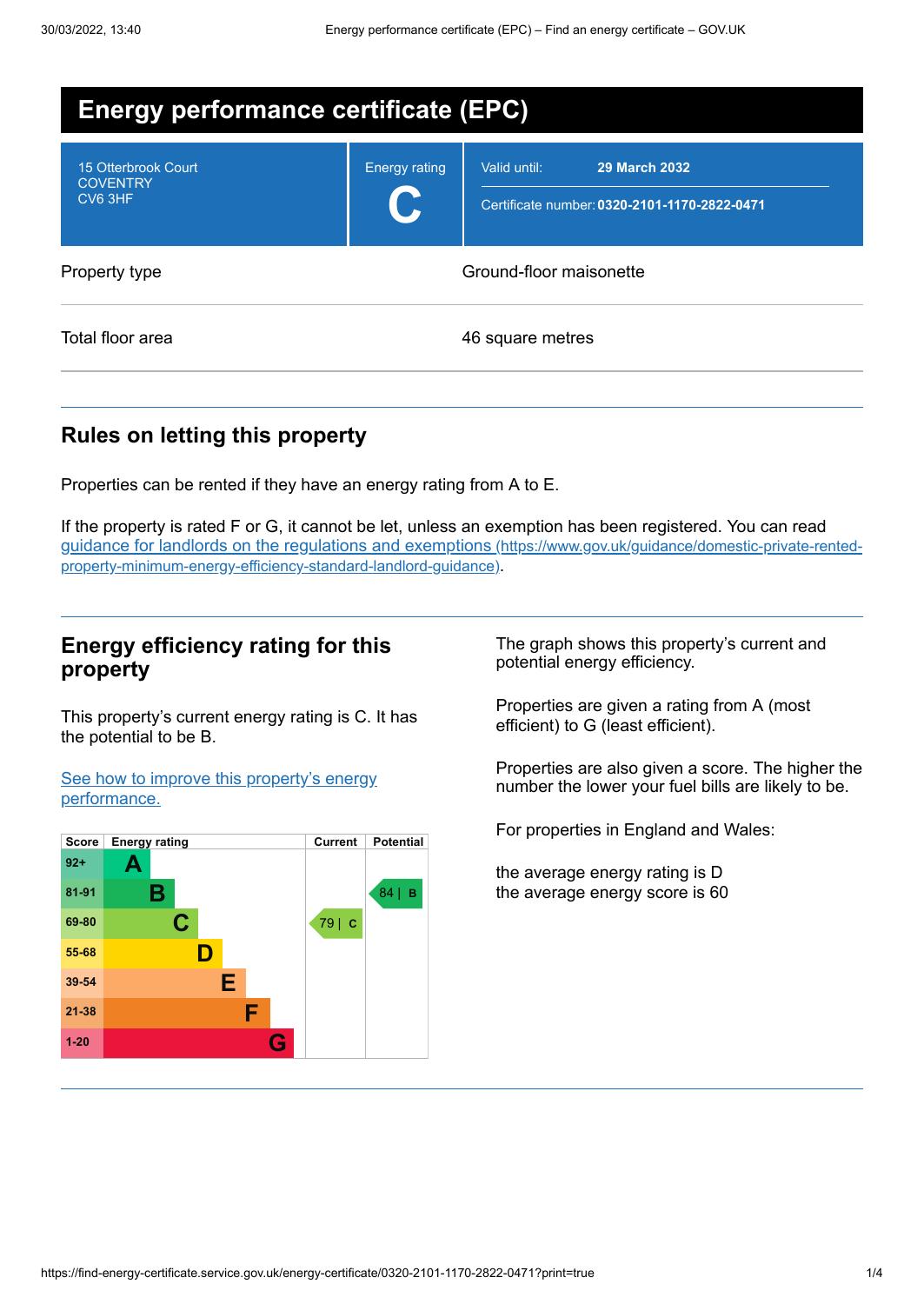## **Breakdown of property's energy performance**

This section shows the energy performance for features of this property. The assessment does not consider the condition of a feature and how well it is working.

Each feature is assessed as one of the following:

- very good (most efficient)
- good
- average
- poor
- very poor (least efficient)

When the description says "assumed", it means that the feature could not be inspected and an assumption has been made based on the property's age and type.

| <b>Feature</b>       | <b>Description</b>                         | Rating    |
|----------------------|--------------------------------------------|-----------|
| Wall                 | Cavity wall, as built, insulated (assumed) | Good      |
| Window               | Fully double glazed                        | Good      |
| Main heating         | Room heaters, electric                     | Very poor |
| Main heating control | Programmer and appliance thermostats       | Good      |
| Hot water            | Electric immersion, off-peak               | Poor      |
| Lighting             | Low energy lighting in all fixed outlets   | Very good |
| Roof                 | (another dwelling above)                   | N/A       |
| Floor                | Solid, insulated (assumed)                 | N/A       |
| Secondary heating    | None                                       | N/A       |

#### **Primary energy use**

The primary energy use for this property per year is 204 kilowatt hours per square metre (kWh/m2).

| <b>Environmental impact of this</b><br>property                                                        |                 | This property produces                                                                                                                                                                   | 1.6 tonnes of CO2 |
|--------------------------------------------------------------------------------------------------------|-----------------|------------------------------------------------------------------------------------------------------------------------------------------------------------------------------------------|-------------------|
| This property's current environmental impact<br>rating is C. It has the potential to be C.             |                 | This property's potential<br>production                                                                                                                                                  | 1.6 tonnes of CO2 |
| Properties are rated in a scale from A to G<br>based on how much carbon dioxide (CO2) they<br>produce. |                 | By making the recommended changes, you<br>could reduce this property's CO2 emissions by<br>0.0 tonnes per year. This will help to protect the<br>environment.                            |                   |
| Properties with an A rating produce less CO2                                                           |                 |                                                                                                                                                                                          |                   |
| than G rated properties.<br>An average household<br>produces                                           | 6 tonnes of CO2 | Environmental impact ratings are based on<br>assumptions about average occupancy and<br>energy use. They may not reflect how energy is<br>consumed by the people living at the property. |                   |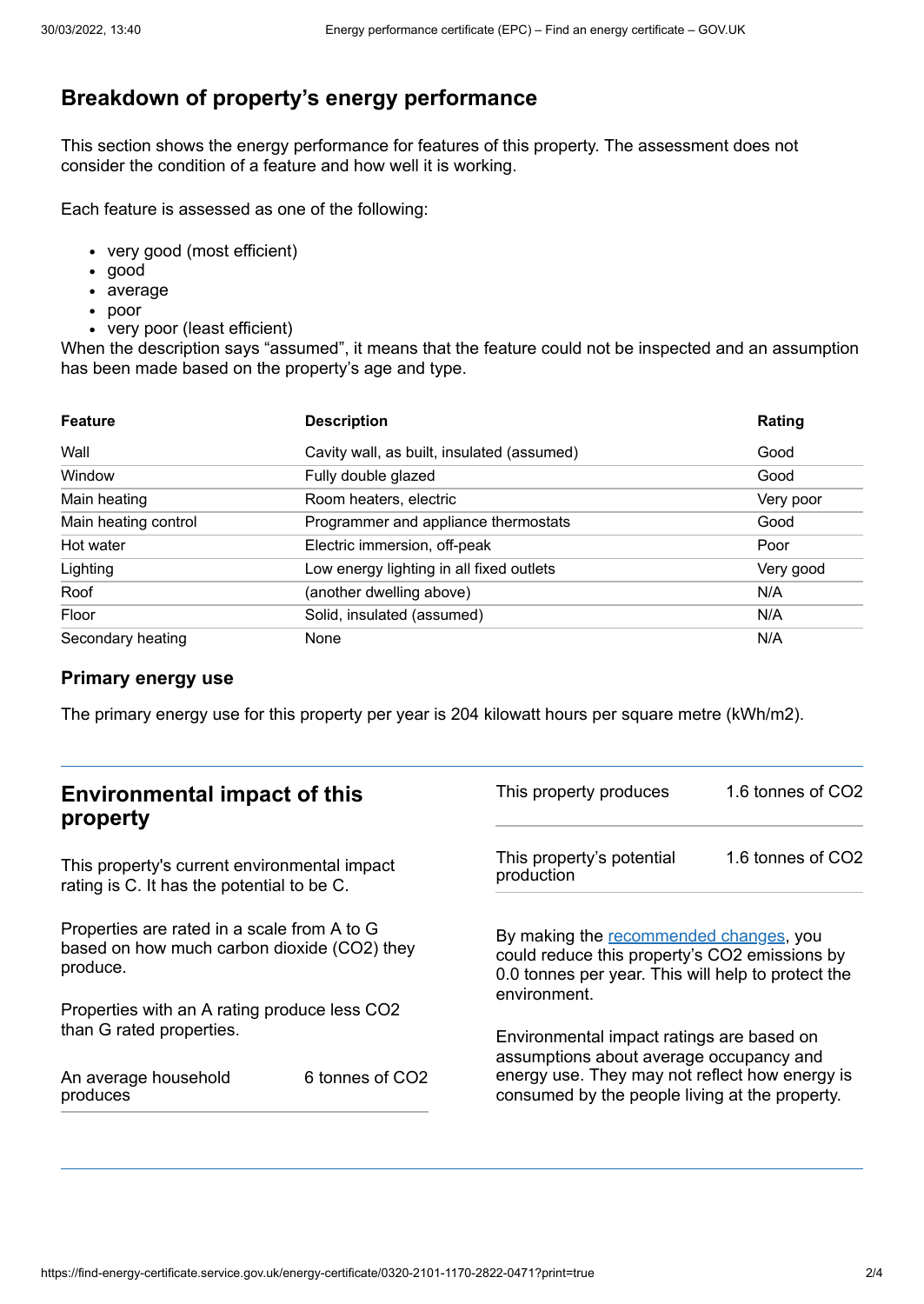## <span id="page-2-0"></span>**How to improve this property's energy performance**

Making any of the recommended changes will improve this property's energy efficiency.

If you make all of the recommended changes, this will improve the property's energy rating and score from C (79) to B (84).

| <b>Recommendation</b>                  | <b>Typical installation cost</b> | <b>Typical yearly saving</b> |
|----------------------------------------|----------------------------------|------------------------------|
| 1. High heat retention storage heaters | £800 - £1.200                    | £85                          |

#### **Paying for energy improvements**

Find energy grants and ways to save energy in your home. [\(https://www.gov.uk/improve-energy-efficiency\)](https://www.gov.uk/improve-energy-efficiency)

### **Estimated energy use and potential savings**

| Estimated yearly energy<br>cost for this property | £443 |
|---------------------------------------------------|------|
| Potential saving                                  | £86  |

The estimated cost shows how much the average household would spend in this property for heating, lighting and hot water. It is not based on how energy is used by the people living at the property.

The estimated saving is based on making all of the [recommendations](#page-2-0) in how to improve this property's energy performance.

For advice on how to reduce your energy bills visit Simple Energy Advice [\(https://www.simpleenergyadvice.org.uk/\)](https://www.simpleenergyadvice.org.uk/).

#### **Heating use in this property**

Heating a property usually makes up the majority of energy costs.

# **Estimated energy used to heat this property** Space heating 1277 kWh per year

Water heating 1565 kWh per year

#### **Potential energy savings by installing insulation**

The assessor did not find any opportunities to save energy by installing insulation in this property.

You might be able to receive Renewable Heat Incentive payments [\(https://www.gov.uk/domestic](https://www.gov.uk/domestic-renewable-heat-incentive)renewable-heat-incentive). This will help to reduce carbon emissions by replacing your existing heating system with one that generates renewable heat. The estimated energy required for space and water heating will form the basis of the payments.